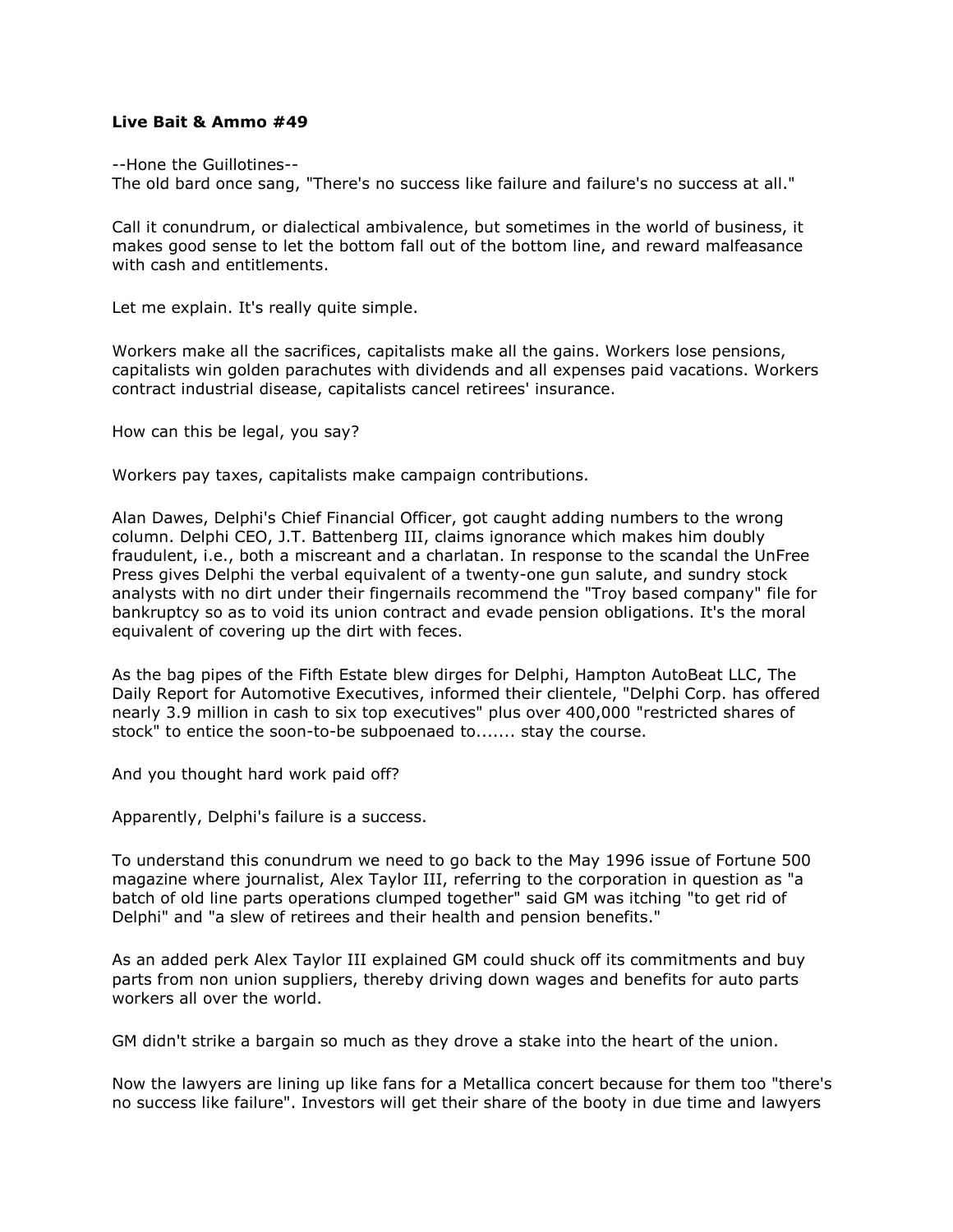will sprinkle jimmies and skim the cream. It's only that miserable slew of retirees from a batch of old line parts operations who think "failure's no success at all".

In May 1999 GM spun off Delphi and in September 1999 the UAW negotiated to replace the GM pension credits earned by UAW members at the old batch outfits with Delphi pension credits. The deal was unprecedented. We didn't learn of the sleight of hand until after the contract was ratified. Now we're stuck with the luck of the draw and a stacked deck.

Who knew what and when?

In a "Not to be Published" letter on page 451 of the uncut version of the 1999 GM/Delphi National Agreement it states that International reps who came out of Delphi "would nevertheless continue to be employees of General Motors for purposes of accumulating seniority." The porkchoppers were not about to throw their saddlebags over a ringer named after a defunct oracle that spoke gibberish.

As the dust settles and the fingerprints disappear it becomes clear that Delphi like most American industry is run by a bunch of over paid, incompetent frauds who profit when working people lose. The ethic trickles down and freezes like snot in a snow storm. You can see the glaze on low level managers' faces. They are dumbfounded. They have no where to go. Union members will recoup, transfer to other plants, take buyouts and early retirement, sell the farm, and revert to ancient rituals like making whiskey in the woods north of Cheboygan. But the clipboards have always relied on the loyalty and largesse of capitalists, only to find the casino isn't kind to suckers.

Delphi announced that in 2007 they will no longer provide health insurance for salary retirees who are eligible for medicare. Someone has to pay for all those lawsuits. Who better than the defenseless?

Ellen E. Schultz revealed in the Wall Street Journal [Retirees Found Varity Untruthful, 11/6/2000] recommendations from a consultant on how to avoid paying retiree benefits.

1.) set up "an offshore company responsible for the retirees but not accountable under United States law and have it go bankrupt and thus terminate the plans."

2.) terminate the plans, go to court and negotiate a settlement.

3.) set up a company to fail.

4.) initiate "Creeping Takeaways" whereby the employer reduces benefits in small enough increments that it would not be cost effective for retirees to sue. Over time a precedent of accepting reductions would be established, thereby undercutting legal challenges to more drastic reductions in the future. "Creeping Takeaways" include managed care, higher deductibles and copays, COLA diversion, and increased premiums.

5.) in the event of legal action, drag the case out, thereby incurring financial hardship for retirees which would soften their settlement demands.

6.) pleading with retirees that the company could not survive without their help, i.e., acceptance of benefit reductions.

I'm surprised poison isn't on the list.

American is run by over paid, incompetent frauds who are served by hacks passing as editorialists. The hacks rely on "analysts" to do their thinking for them and the "analysts" always have the same advice: Make workers pay.